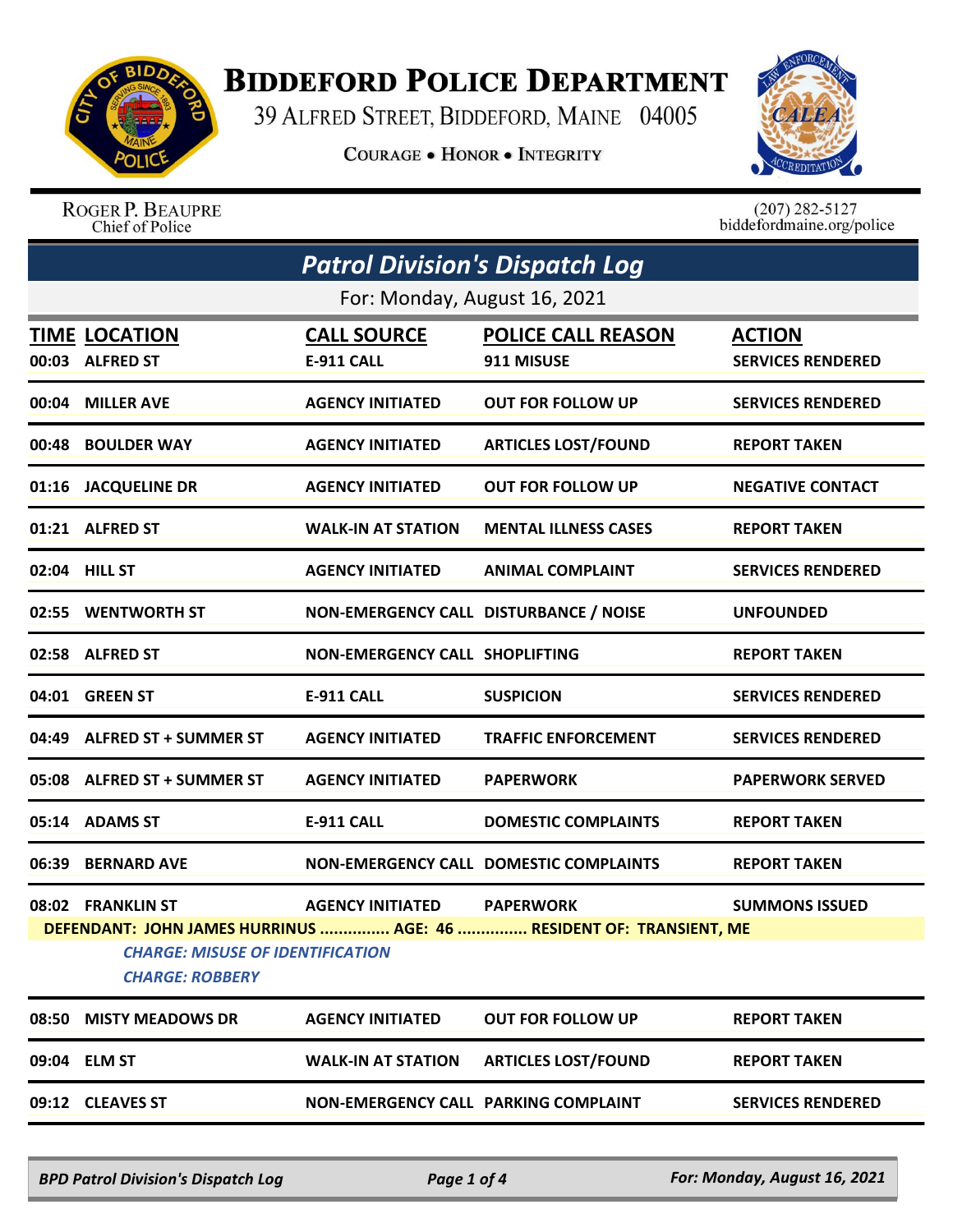| <b>TIME LOCATION</b>                                            |                                            | <b>CALL SOURCE POLICE CALL REASON</b>                                                               | <b>ACTION</b>            |
|-----------------------------------------------------------------|--------------------------------------------|-----------------------------------------------------------------------------------------------------|--------------------------|
| 09:21 BIRCH ST                                                  | NON-EMERGENCY CALL PARKING COMPLAINT       |                                                                                                     | <b>GONE ON ARRIVAL</b>   |
| 09:26 ALFRED ST                                                 | <b>WALK-IN AT STATION</b>                  | <b>ASSIST CITIZEN</b>                                                                               | <b>SERVICES RENDERED</b> |
| 09:29 HORRIGAN CT                                               | <b>AGENCY INITIATED</b>                    | <b>OUT FOR FOLLOW UP</b>                                                                            | <b>SERVICES RENDERED</b> |
| 09:31 EMERY ST + BACON ST                                       | <b>NON-EMERGENCY CALL SUSPICION</b>        |                                                                                                     | <b>SERVICES RENDERED</b> |
| 09:42 ELM ST                                                    | <b>NON-EMERGENCY CALL WEAPONS</b>          |                                                                                                     | <b>REPORT TAKEN</b>      |
| 10:00 ALFRED ST                                                 | NON-EMERGENCY CALL OUT FOR FOLLOW UP       |                                                                                                     | <b>FIELD INTERVIEW</b>   |
| 10:03 JEFFERSON ST + SOUTH ST E-911 CALL                        |                                            | <b>DOMESTIC COMPLAINTS</b><br>DEFENDANT: MATTHEW RAY THORNDIKE  AGE: 26  RESIDENT OF: BIDDEFORD, ME | <b>ARREST(S) MADE</b>    |
| <b>CHARGE: DOMESTIC VIOLENCE ASSAULT</b>                        |                                            |                                                                                                     |                          |
| 10:40 KENNEDY DR                                                | <b>AGENCY INITIATED</b>                    | <b>SUSPICION</b>                                                                                    | <b>GONE ON ARRIVAL</b>   |
| 11:11 POOL ST                                                   | <b>E-911 CALL</b>                          | 911 MISUSE                                                                                          | <b>SERVICES RENDERED</b> |
| 11:13 HARRISON AVE                                              | <b>NON-EMERGENCY CALL SUSPICION</b>        |                                                                                                     | <b>NEGATIVE CONTACT</b>  |
| 11:23 POOL ST + BRISTOL ST AGENCY INITIATED TRAFFIC ENFORCEMENT |                                            | <b>TRAFFIC WARNING: USE OF HANDHELD DEVICE WHILE OPERATING MV</b>                                   | <b>WARNING ISSUED</b>    |
| 11:35 ALFRED ST                                                 | <b>NON-EMERGENCY CALL ANIMAL COMPLAINT</b> |                                                                                                     | <b>REPORT TAKEN</b>      |
| 12:22 ALFRED ST                                                 | <b>OTHER</b>                               | <b>PAPERWORK</b>                                                                                    | <b>SERVICES RENDERED</b> |
| 12:27 HILL ST                                                   | <b>OTHER</b>                               | <b>PAPERWORK</b>                                                                                    | <b>SERVICES RENDERED</b> |
| 12:39 ALFRED ST                                                 | <b>NON-EMERGENCY CALL ALL OTHER</b>        |                                                                                                     | <b>SERVICES RENDERED</b> |
| 12:42 ALFRED ST                                                 | <b>OTHER</b>                               | <b>PAPERWORK</b>                                                                                    | <b>PAPERWORK SERVED</b>  |
| 12:47 SOUTH ST                                                  | <b>OTHER</b>                               | <b>PAPERWORK</b>                                                                                    | <b>SERVICES RENDERED</b> |
| 13:03 ELM ST + MAIN ST                                          | <b>E-911 CALL</b>                          | <b>CHECK WELFARE</b>                                                                                | <b>SERVICES RENDERED</b> |
| 13:07 MEDICAL CENTER DR                                         | <b>AGENCY INITIATED</b>                    | <b>OUT FOR FOLLOW UP</b>                                                                            | <b>SERVICES RENDERED</b> |
| 13:20 GREEN ST                                                  |                                            | NON-EMERGENCY CALL ARTICLES LOST/FOUND                                                              | <b>REPORT TAKEN</b>      |
| 13:41 ALFRED ST                                                 | <b>WALK-IN AT STATION</b>                  | <b>CIVIL COMPLAINT</b>                                                                              | <b>SERVICES RENDERED</b> |
| 13:54 GRAHAM ST                                                 | <b>WALK-IN AT STATION</b>                  | <b>PAPERWORK</b>                                                                                    | <b>SERVICES RENDERED</b> |
| 13:59 ELM ST                                                    | <b>WALK-IN AT STATION</b>                  | <b>ARTICLES LOST/FOUND</b>                                                                          | <b>REPORT TAKEN</b>      |
| 14:13 ALFRED ST                                                 | <b>NON-EMERGENCY CALL CHECK WELFARE</b>    |                                                                                                     | <b>SERVICES RENDERED</b> |
|                                                                 |                                            |                                                                                                     |                          |